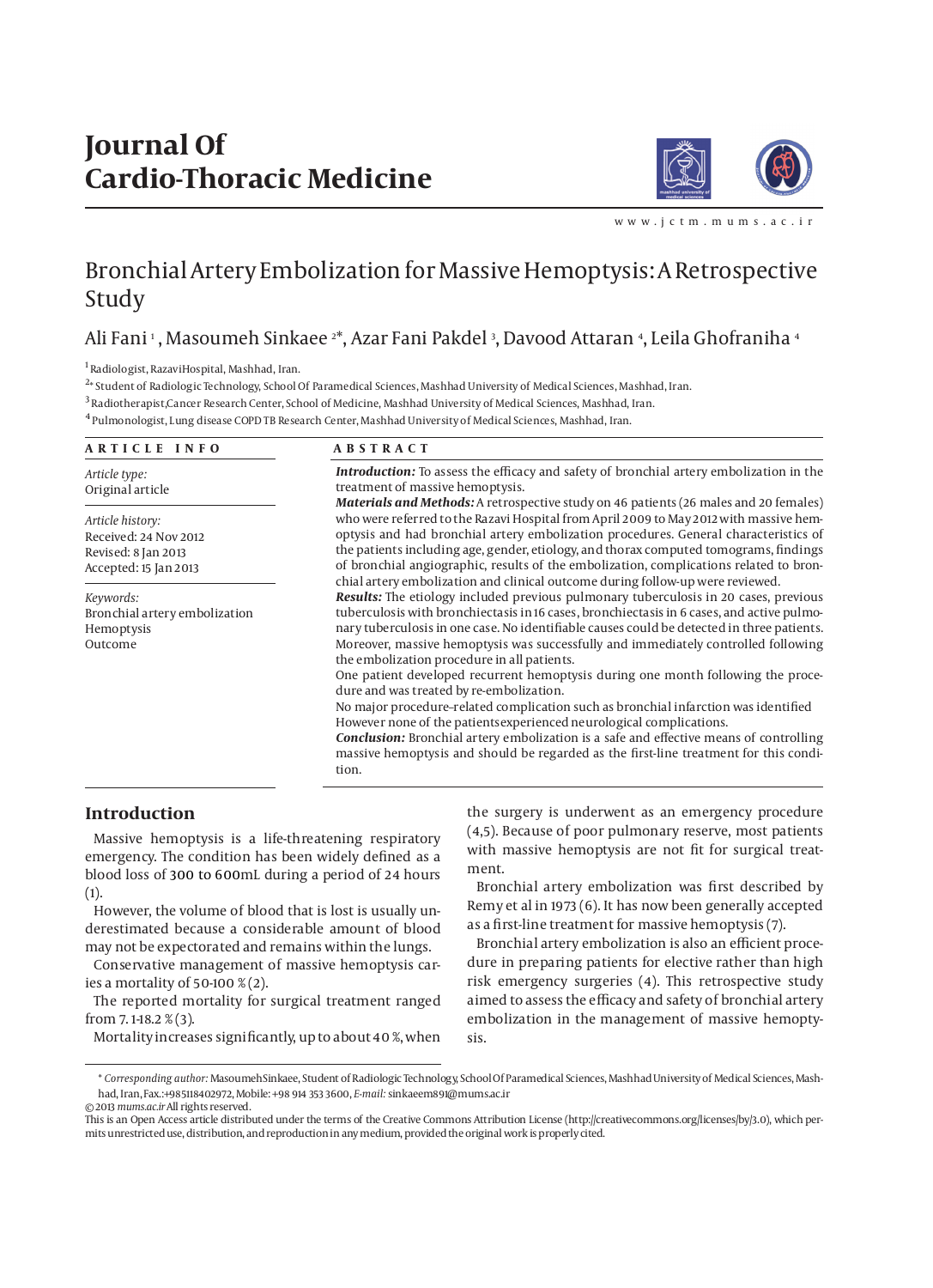#### **Materials and Methods**

From April 2009 to May 2012, the bronchial artery embolization was performed for 46 patients who presented with massive hemoptysis to the department of radiology of Razavi Hospital, Mashhad, Iran. All procedures were performed on an emergency basis. The clinical records of all patients were reviewed. All information including age, gender, etiology, the findings from computed tomography (CT) of the thorax and bronchial angiography, complications related to bronchial artery embolization and outcomes of bronchial artery embolization during follow-up were studied.

In all procedures, vascular access was achieved through the femoral approach. Flush-descending thoracic aortography was performed using 5-French catheters with multiple side holes (Figure 1). Abnormally dilated, hypertrophic and tortuous bronchial arteries were identified and selectively cannulated with the use of 0.035-inch angled tip hydrophilic guide-wires and 5-F catheters, such as Simmons or Cobra catheters. Digital subtraction selective bronchial angiography was subsequently performed (Figure 2). Embolic agents were subsequently injected until the blood flow inside the affected vessels became sluggish (Figure 3). The contrast medium was the non-ionic agent visipaque, which was mixed with normal saline in a ratio of 1:1. Polyvenyl alcohol, an embolic material, was utilized as the particles. The particle size ranged from 300- 700 µm.

**Figure 1.** Descending thoracic aortogram-LAO (Pigtail catheter).Demonstrate bronchial artery anatomy.Identify other systemic collateral vessels.Contrast-agent:20-30 ml.Flow:15 ml/sec.Image frequency:2/sec



**Figure 2.** Selective catheterization of bronchial artery of affected side. Angiographic findings: hypertropic & tortuous bronchial arteries, areas of hypervascularity & neovascularity, shunting of blood into pulmonary artery or vein.



**Figure 3.** A-nonselective angiogram, B-selective angiogram, C-post PVA

#### **Results**

The 46 patients underwent bronchial artery embolization for acute massive hemoptysis comprised of 26 males and 20femaleswhose mean age was 60years (range: 20-86 years).

The etiology included previous pulmonary tuberculosis in 20 cases, previous tuberculosis with bronchiectasis in 16 cases, bronchiectasis in 6 cases, and active pulmonary tuberculosis in one case.

No identifiable causes were detected in 3 patients.

A total of 46 bronchial artery embolizations had been performed (Table 1). Flush-descending thoracic aortograms were obtained prior to selective bronchial angiography during the procedures. Abnormal bronchial arteries had been visualized in 35 of these 46aortograms.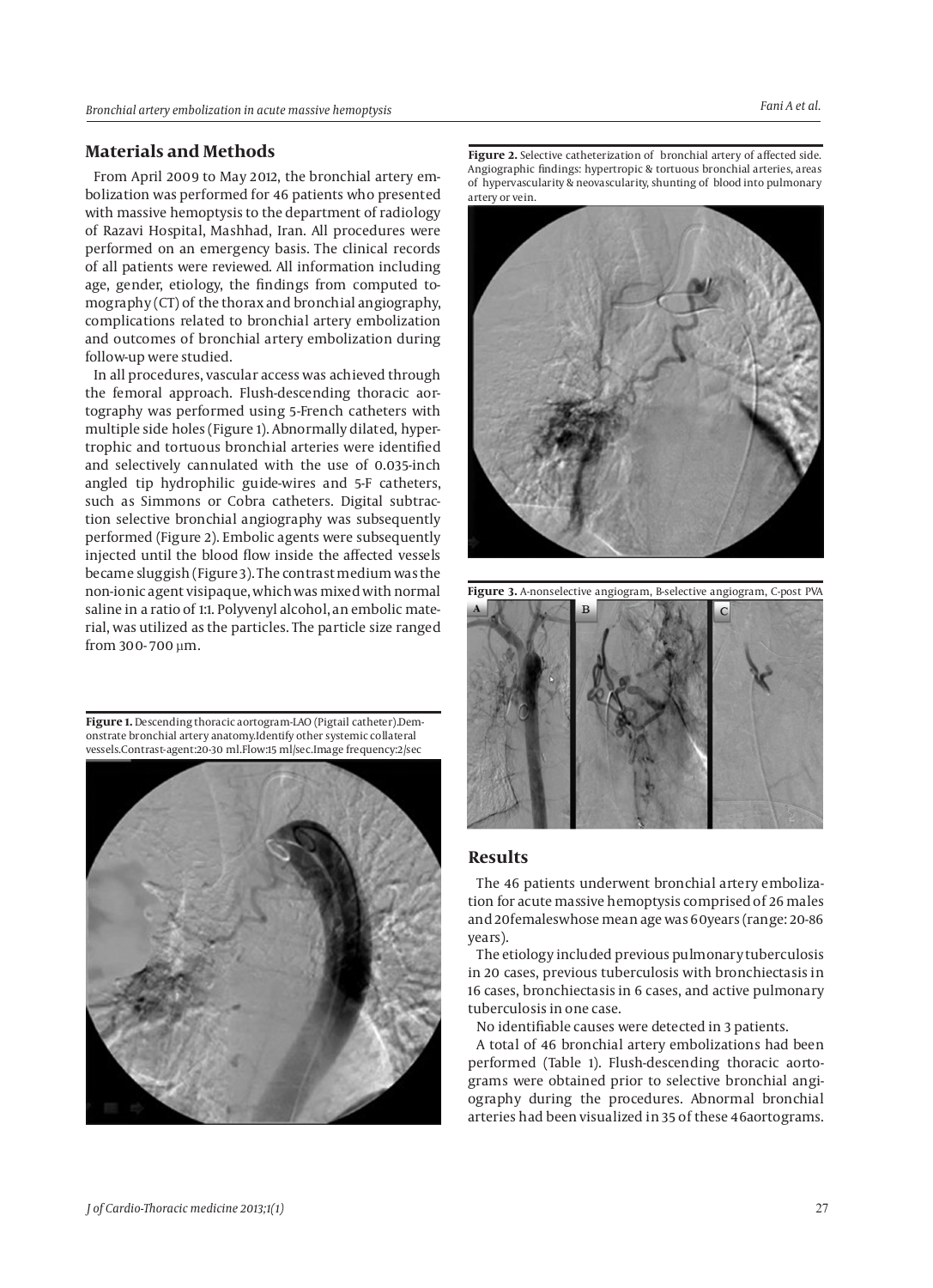**Table 1.** Number of arteries embolized during bronchial artery embolization.

| Artery embolized                        | Nο | Percent |
|-----------------------------------------|----|---------|
| Right bronchial artery                  | 23 | 37.1%   |
| Left bronchial artery                   | 17 | 27.42%  |
| Combined right and left bronchial trunk | -6 | 9.68%   |
| System collateral                       | 16 | 25.80%  |

Massive hemoptysis was successfully controlled immediately following the procedure in all patients.

Abnormal non-bronchial systemic collateral supply was noted in 14 (41%) cases (Table 2). The abnormal systemic collateral arteries included an internal mammary artery (n=7), an intercostals artery (n=4), and a costocervical trunk (n=3). Four patients had multiple systemic collateral vessels. Procedures were repeated in one patient because of recurrent symptoms. The patient who suffered from tuberculosis developed recurrent heamoptysis during the month followingthe procedure and was treated by reembolization.

**Table 2.** Number of non-bronchial system collateral arteries embolized during bronchial artery embolization

| Percent |
|---------|
| 31.82%  |
| 18.18%  |
| 13.64%  |
| 9.09%   |
| 9.09%   |
| 9.09%   |
| 9.09%   |
|         |

#### **Discussion**

Massive or life-threatening hemoptysis may have numerous causes and the etiology varies in different parts of the world. In eastern countries, pulmonary tuberculosis and bronchiectasis are the most frequent causes (8). In our series, 37 cases of massive hemoptysis were associated with former pulmonary tuberculosis (20 with previous pulmonary tuberculosis and 16 with previous tuberculosis and bronchiectasis).In apatient, the massive hemoptysis was related to active pulmonary tuberculosis however in the Western countries bronchogenic carcinoma, cystic fibrosis and aspergillosis are the most prevalent causes (2,3,6). Other causes include lung abscess, pneumonia,chronic bronchiectasis, pulmonaryinterstitial fibrosis, pneumoconiosis, pulmonary artery aneurysm (Rasmussen's aneurysm), congenital cardiac or pulmonary vascular anomalies, aortobronchial fistula, ruptured aortic aneurysm, and ruptured bronchial artery aneurysm (9).

Hypertrophied and tortuous bronchial arteries or collateral vessels, an unfolded aorta in elderly patients with diffuse atherosclerotic disease, and abnormal take-off of the vessels usually make stable cannulation difficult and embolization unsafe (10). We used microcatheters in some cases to achieve a more stable and distal cannulation of abnormal vessels, in order to bypass the spinal artery and to prevent reflux of embolic agents into the aorta and therefore to other non-target sites of the patients in our study experienced complications of stroke or organ infarction due to non-target embolization. Two different groups of spinal arteries may be encountered during bronchial angiography. The dorsal and ventral arteries are frequently identified as small and curvilinear vessels that extended towards the midline and supply the dorsal and ventral nerve roots.The anterior medullary arteries, which are rarely observed, run supra-medially to join with the anterior spinal arteries, thereby forming characteristic hairpin loops (10). It has been stated that the presence of the radicular arteries should not be considered as a contraindication of bronchial artery embolization (10-12). On the other hand, researchers believe that embolization or repeated angiography should be avoided in the presence of anterior medullary arteries because of the spinal cord ischemia (9). The use of embolic particles larger than 200-250 µm has been postulated to be safe because the particles are supposed to be too large to enter the spinal arteries (1). We believe that bronchial artery embolization can be performed safely by using large particles ( $>$ 300  $\mu$ m) and with the catheter tip well beyond the origin of anterior medullary arteries. Bronchiopulmonary shunts are occasionally encountered during bronchial angiography (2).

Pulmonary infarction or systemic arterial embolization might occur if embolic agents pass through the bronchial artery-pulmonary artery shunt or the bronchial arterypulmonary vein shunt, respectively. Therefore, it is important not to use particles that can easily pass through the shunts (1,2).

An experimental study has established that bronchiopulmonary anastomosis measures about 325µm in human lungs(10). Some authors have suggested that bronchial artery embolization can be safely performed in the presence of bronchiopulmonary shunt, that the size of the embolic agents exceeds 350µm. Embolization by metallic coils will block the proximal parent arteries (1,6). Any rebreeding caused by distal collateralization with mean that further access to these collaterals may be lost, because proximal arteries are occluded. We therefore used particles ranging from 300-700 µm for bronchial artery embolizationtherefore we could embolize only at the arteriole and capillary levels, while keeping the proximal parent arteries patent.

Furthermore, these particles were unlikely to pass through the anterior medullary artery or bronchiopul-